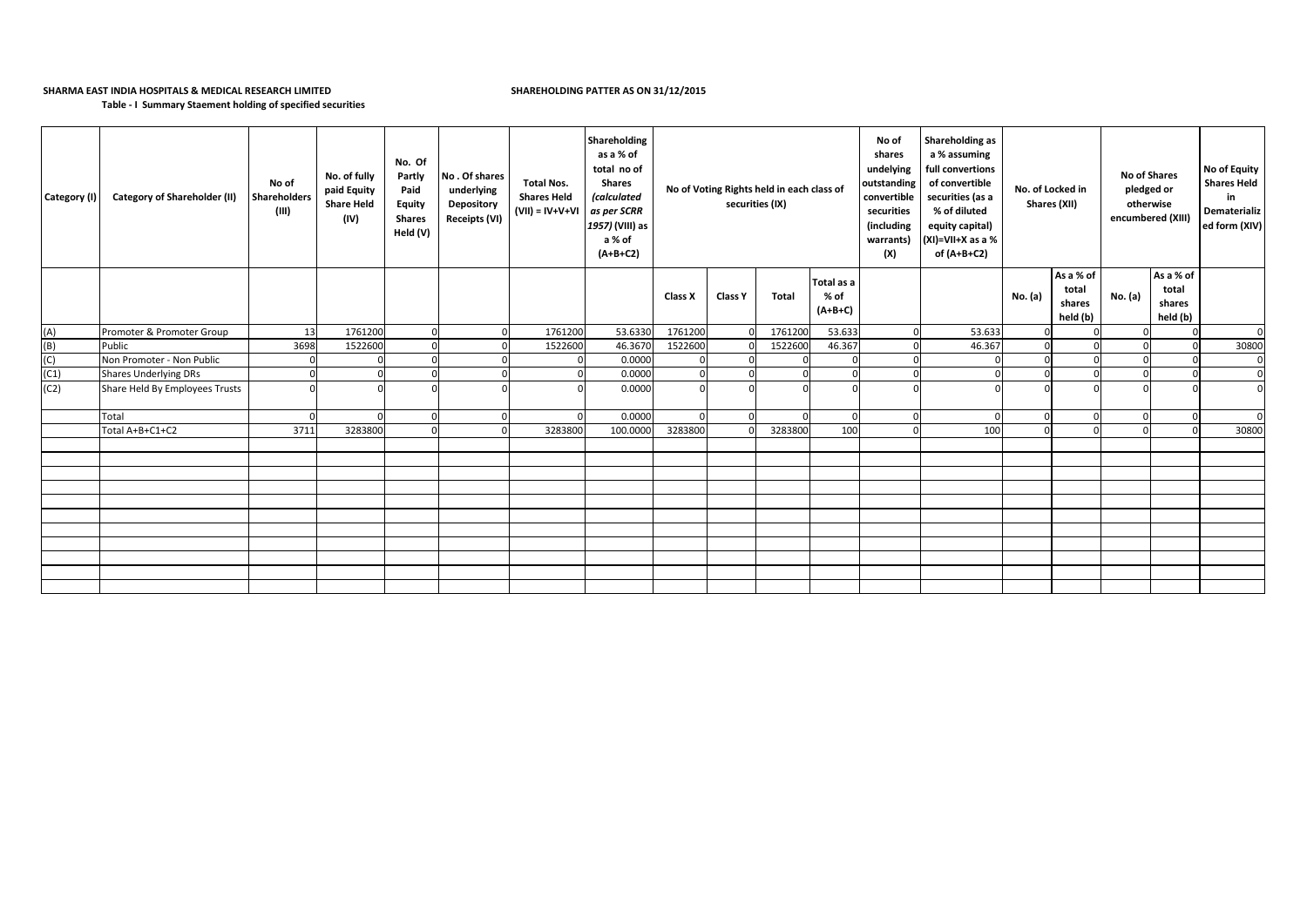## **Table - II Statement showing shareholding pattern of the Promoter and Promer Group**

| S.No. | Category & Name of the Shareholder (I)               | PAN(II)    | No of<br>Shareholders<br>(III) | No. of fully<br>paid Equity<br><b>Share Held</b><br>(IV) | No. Of<br>Partly<br>Paid<br>Equity<br><b>Shares</b><br>Held (V) | No. Of shares   Total Nos.<br>underlying<br>Depository<br>Receipts (VI) | <b>Shares</b><br>+eld (VII) =<br>IV+V+VI | Shareholding<br>as a % of total<br>no of Shares<br>(calculated as<br>per SCRR<br>1957) (VIII) as<br>a % of<br>$(A+B+C2)$ | No of Voting Rights held in each class<br>of securities (IX) |                |              | No of<br>shares<br>undelying<br>outstanding<br>convertible<br>securities<br>(including<br>warrants)<br>(X) |          |         |            |                                          |         |                                          |          |  |  |  |  |  |  | Shareholding as a<br>% assuming full<br>convertions of<br>convertible<br>securities (as a %<br>of diluted equity<br>capital) (XI)=VII+X<br>as a % of (A+B+C2) | No. of Locked in | Shares (XII) | No of Shares<br>pledged or<br>otherwise<br>encumbered (XIII) |  | No of Equity<br><b>Shares Held</b><br>in<br>Dematerializ<br>ed form (XIV) |
|-------|------------------------------------------------------|------------|--------------------------------|----------------------------------------------------------|-----------------------------------------------------------------|-------------------------------------------------------------------------|------------------------------------------|--------------------------------------------------------------------------------------------------------------------------|--------------------------------------------------------------|----------------|--------------|------------------------------------------------------------------------------------------------------------|----------|---------|------------|------------------------------------------|---------|------------------------------------------|----------|--|--|--|--|--|--|---------------------------------------------------------------------------------------------------------------------------------------------------------------|------------------|--------------|--------------------------------------------------------------|--|---------------------------------------------------------------------------|
|       |                                                      |            |                                |                                                          |                                                                 |                                                                         |                                          |                                                                                                                          | Class X                                                      | <b>Class Y</b> | <b>Total</b> | <b>Total as</b><br>a % of<br>$(A+B+C)$                                                                     |          |         | No. (a)    | As a %<br>of total<br>shares<br>held (b) | No. (a) | As a % of<br>total<br>shares<br>held (b) |          |  |  |  |  |  |  |                                                                                                                                                               |                  |              |                                                              |  |                                                                           |
| (1)   | Indian                                               |            |                                |                                                          |                                                                 |                                                                         |                                          |                                                                                                                          |                                                              |                |              |                                                                                                            |          |         |            |                                          |         |                                          |          |  |  |  |  |  |  |                                                                                                                                                               |                  |              |                                                              |  |                                                                           |
| (a)   | Individual/huf                                       |            |                                | 898700                                                   |                                                                 |                                                                         | 898700                                   | 27.3677                                                                                                                  | 898700                                                       |                | 898700       | 27.3677                                                                                                    | $\Omega$ | 27.3677 | $\Omega$   |                                          |         |                                          |          |  |  |  |  |  |  |                                                                                                                                                               |                  |              |                                                              |  |                                                                           |
|       | Brijmohan Sharma                                     |            |                                | 62000                                                    |                                                                 |                                                                         | 62000                                    | 1.8881                                                                                                                   | 62000                                                        |                | 62000        | 1.8881                                                                                                     | $\Omega$ |         |            |                                          |         |                                          |          |  |  |  |  |  |  |                                                                                                                                                               |                  |              |                                                              |  |                                                                           |
|       | Jayshree Sharma                                      |            |                                | 58000                                                    |                                                                 |                                                                         | 58000                                    | 1.7662                                                                                                                   | 58000                                                        |                | 58000        | 1.7662                                                                                                     | $\Omega$ |         | $\Omega$   |                                          |         | $\cap$                                   |          |  |  |  |  |  |  |                                                                                                                                                               |                  |              |                                                              |  |                                                                           |
|       | Maya Sharma                                          | ABXPS3785L |                                | 160800                                                   |                                                                 |                                                                         | 160800                                   | 4.8968                                                                                                                   | 160800                                                       |                | 160800       | 4.8968                                                                                                     | $\Omega$ |         | $\cap$     |                                          |         |                                          |          |  |  |  |  |  |  |                                                                                                                                                               |                  |              |                                                              |  |                                                                           |
|       | Pradeep Sharma                                       | ACAPS0489B |                                | 23200                                                    |                                                                 |                                                                         | 23200                                    | 0.7065                                                                                                                   | 23200                                                        |                | 23200        | 0.7065                                                                                                     | $\Omega$ |         |            |                                          |         |                                          |          |  |  |  |  |  |  |                                                                                                                                                               |                  |              |                                                              |  |                                                                           |
|       | Rajesh Sharma                                        | AHWPS0110N |                                | 40000                                                    |                                                                 |                                                                         | 40000                                    | 1.2181                                                                                                                   | 40000                                                        |                | 40000        | 1.2181                                                                                                     |          |         |            |                                          |         |                                          |          |  |  |  |  |  |  |                                                                                                                                                               |                  |              |                                                              |  |                                                                           |
|       | Shailendra Kumar Sharma                              | AFEPS7340Q |                                | 500                                                      |                                                                 |                                                                         | 500                                      | 0.0152                                                                                                                   | 500                                                          |                | 500          | 0.0152                                                                                                     | $\Omega$ |         |            | $\Omega$                                 |         |                                          |          |  |  |  |  |  |  |                                                                                                                                                               |                  |              |                                                              |  |                                                                           |
|       | Shailendra Sharma                                    | AFEPS7340Q |                                | 411700                                                   |                                                                 |                                                                         | 411700                                   | 12.5373                                                                                                                  | 411700                                                       |                | 411700       | 12.5373                                                                                                    | $\Omega$ |         | $\Omega$   |                                          |         |                                          |          |  |  |  |  |  |  |                                                                                                                                                               |                  |              |                                                              |  |                                                                           |
|       | Sharma Nur.home&bone Hosp                            | AACCS4866P |                                | 142500                                                   |                                                                 |                                                                         | 142500                                   | 4.3395                                                                                                                   | 142500                                                       |                | 142500       | 4.3395                                                                                                     | $\Omega$ |         |            |                                          |         |                                          |          |  |  |  |  |  |  |                                                                                                                                                               |                  |              |                                                              |  |                                                                           |
| (b)   | Central Govt /state Govt/ President Of India         |            |                                |                                                          |                                                                 |                                                                         | $\Omega$                                 | $\Omega$                                                                                                                 |                                                              |                |              |                                                                                                            | $\Omega$ |         | $\cap$     |                                          |         |                                          | $\Omega$ |  |  |  |  |  |  |                                                                                                                                                               |                  |              |                                                              |  |                                                                           |
| (c)   | Financial Inst/banks                                 |            |                                |                                                          |                                                                 |                                                                         |                                          | $\Omega$                                                                                                                 |                                                              |                |              |                                                                                                            |          |         |            |                                          |         |                                          | $\Omega$ |  |  |  |  |  |  |                                                                                                                                                               |                  |              |                                                              |  |                                                                           |
| (d)   | Any other                                            |            |                                |                                                          |                                                                 |                                                                         |                                          |                                                                                                                          |                                                              |                |              |                                                                                                            |          |         |            |                                          |         |                                          |          |  |  |  |  |  |  |                                                                                                                                                               |                  |              |                                                              |  |                                                                           |
|       | Other - Body Corporate                               |            | 5                              | 862500                                                   |                                                                 |                                                                         | 862500                                   | 26.2653                                                                                                                  | 862500                                                       |                | 862500       | 26.2653                                                                                                    | $\Omega$ | 26.2653 | $\Omega$   | $\Omega$                                 |         |                                          |          |  |  |  |  |  |  |                                                                                                                                                               |                  |              |                                                              |  |                                                                           |
|       | Kshitij Enterprises(p)ltd                            |            |                                | 150700                                                   |                                                                 |                                                                         | 150700                                   | 4.5892                                                                                                                   | 150700                                                       |                | 150700       | 4.5892                                                                                                     | $\Omega$ |         |            |                                          |         |                                          |          |  |  |  |  |  |  |                                                                                                                                                               |                  |              |                                                              |  |                                                                           |
|       | Sharma Hospital Pvt. Ltd                             | AACCS1237J |                                | 460400                                                   |                                                                 |                                                                         | 460400                                   | 14.0203                                                                                                                  | 460400                                                       |                | 460400       | 14.0203                                                                                                    | $\Omega$ |         | $\cap$     |                                          |         | $\Omega$                                 |          |  |  |  |  |  |  |                                                                                                                                                               |                  |              |                                                              |  |                                                                           |
|       | Sharma Hospital Pvt. Ltd.                            | AACCS1237J |                                | 210000                                                   |                                                                 |                                                                         | 210000                                   | 6.395                                                                                                                    | 210000                                                       |                | 210000       | 6.395                                                                                                      | $\Omega$ |         | $\Omega$   |                                          |         | $\cap$                                   |          |  |  |  |  |  |  |                                                                                                                                                               |                  |              |                                                              |  |                                                                           |
|       | Sharma Nur.home&bone Hosp                            | AACCS4866P |                                | 40000                                                    |                                                                 |                                                                         | 40000                                    | 1.2181                                                                                                                   | 40000                                                        |                | 40000        | 1.2181                                                                                                     | $\Omega$ |         |            |                                          |         |                                          |          |  |  |  |  |  |  |                                                                                                                                                               |                  |              |                                                              |  |                                                                           |
|       | Sharma Nursing Home & Bone                           |            |                                | 1400                                                     |                                                                 |                                                                         | 1400                                     | 0.0426                                                                                                                   | 1400                                                         |                | 1400         | 0.0426                                                                                                     | $\Omega$ |         | $\cap$     |                                          |         | $\Omega$                                 |          |  |  |  |  |  |  |                                                                                                                                                               |                  |              |                                                              |  |                                                                           |
|       | Sub - Total                                          |            | 13                             | 1761200                                                  |                                                                 |                                                                         | 1761200                                  | 53.633                                                                                                                   | 1761200                                                      |                | 1761200      | 53.633                                                                                                     |          | 53.633  | $\sqrt{2}$ | $\Omega$                                 |         |                                          |          |  |  |  |  |  |  |                                                                                                                                                               |                  |              |                                                              |  |                                                                           |
| (2)   | Foreign                                              |            |                                |                                                          |                                                                 |                                                                         |                                          |                                                                                                                          |                                                              |                |              |                                                                                                            |          |         |            |                                          |         |                                          |          |  |  |  |  |  |  |                                                                                                                                                               |                  |              |                                                              |  |                                                                           |
| (a)   | Individual(nri/ Foriegn Individual)                  |            | $\Omega$                       |                                                          |                                                                 |                                                                         | $\Omega$                                 | $\mathbf{0}$                                                                                                             |                                                              |                | $\Omega$     |                                                                                                            | $\Omega$ |         | $\Omega$   |                                          |         | $\Omega$                                 | $\Omega$ |  |  |  |  |  |  |                                                                                                                                                               |                  |              |                                                              |  |                                                                           |
| (b)   | Government                                           |            |                                |                                                          |                                                                 |                                                                         | $\Omega$                                 | $\Omega$                                                                                                                 |                                                              |                |              |                                                                                                            |          |         |            |                                          |         |                                          |          |  |  |  |  |  |  |                                                                                                                                                               |                  |              |                                                              |  |                                                                           |
| (c)   | Institutions                                         |            | $\Omega$                       | n                                                        |                                                                 |                                                                         | $\mathbf 0$                              | $\mathbf{0}$                                                                                                             |                                                              |                | $\Omega$     |                                                                                                            | $\Omega$ |         | n          |                                          |         |                                          | $\Omega$ |  |  |  |  |  |  |                                                                                                                                                               |                  |              |                                                              |  |                                                                           |
| (d)   | Foreign Portfolio Investors                          |            |                                |                                                          |                                                                 |                                                                         |                                          | $\Omega$                                                                                                                 |                                                              |                | $\Omega$     |                                                                                                            |          |         |            |                                          |         |                                          | $\Omega$ |  |  |  |  |  |  |                                                                                                                                                               |                  |              |                                                              |  |                                                                           |
| (e)   | Any Other                                            |            |                                |                                                          |                                                                 |                                                                         |                                          |                                                                                                                          |                                                              |                |              |                                                                                                            |          |         |            |                                          |         |                                          |          |  |  |  |  |  |  |                                                                                                                                                               |                  |              |                                                              |  |                                                                           |
|       | Sub - Total                                          |            | $\Omega$                       |                                                          |                                                                 |                                                                         |                                          | $\mathbf{0}$                                                                                                             |                                                              |                | - 0          |                                                                                                            | $\Omega$ |         |            |                                          |         |                                          | $\Omega$ |  |  |  |  |  |  |                                                                                                                                                               |                  |              |                                                              |  |                                                                           |
|       | Total Shareholding of Promoter and Promotor<br>Group |            | 13                             | 1761200                                                  |                                                                 |                                                                         | 1761200                                  | 53.633                                                                                                                   | 1761200                                                      |                | 1761200      | 53.633                                                                                                     | $\Omega$ | 53.633  |            |                                          |         |                                          |          |  |  |  |  |  |  |                                                                                                                                                               |                  |              |                                                              |  |                                                                           |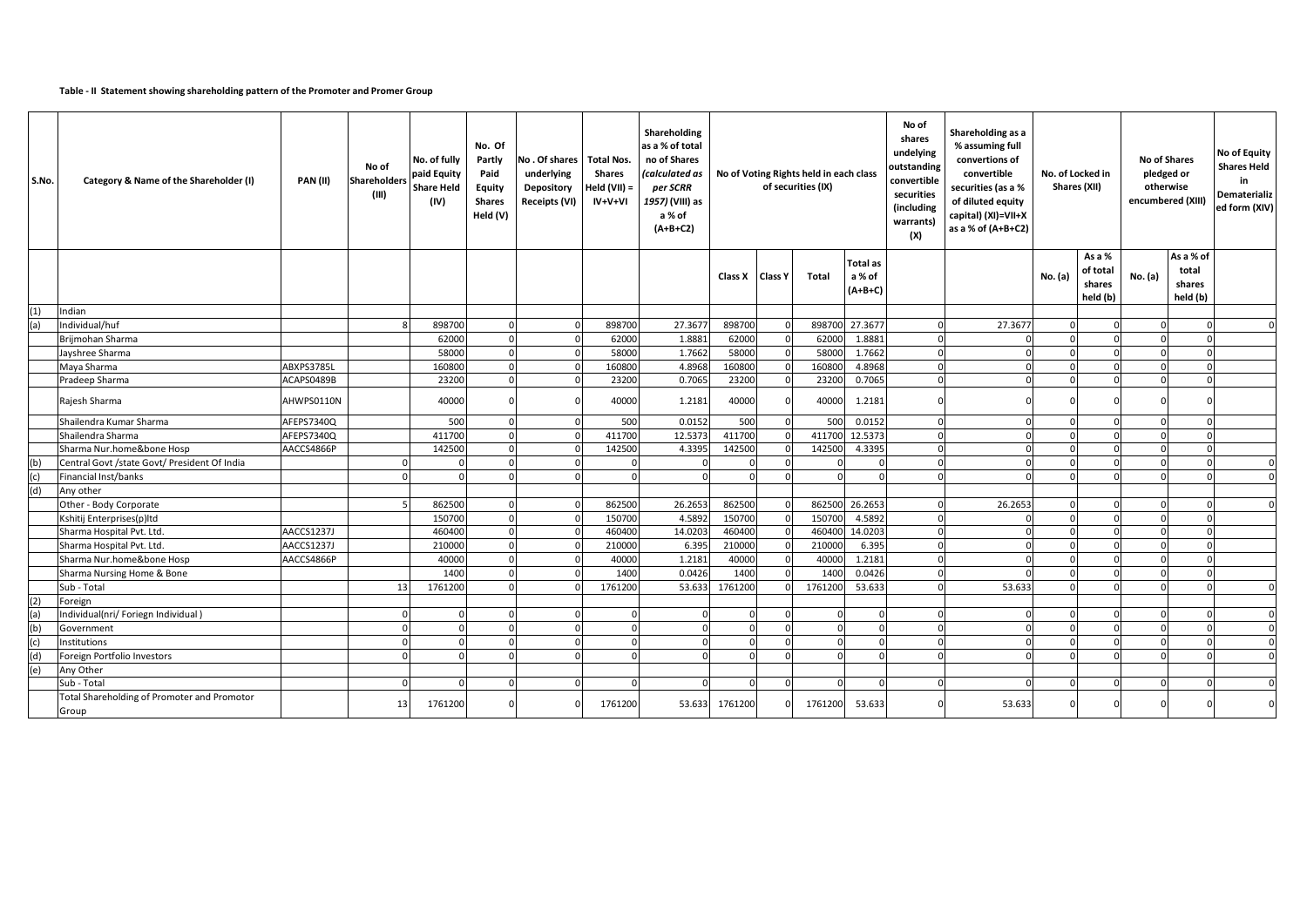## **Table - III Statement showing shareholding pattern of the Public shareholding**

| S.No. | Category & Name of the Shareholder (I)                       | <b>PAN (II)</b> | No of<br>Sharehold<br>ers (III) | No. of<br>fully paid<br>Equity<br>Share<br>Held (IV) | No. Of<br>Partly<br>Paid<br><b>Equity</b><br><b>Shares</b><br>Held (V) | No.Of<br>shares<br>underlying<br>Depository<br>Receipts<br>(VI) | <b>Total Nos.</b><br><b>Shares Held</b><br>$(VII) =$<br>$IV+V+VI$ | Shareholding<br>as a % of<br>total no of<br><b>Shares</b><br>(calculated<br>as per SCRR<br>1957) (VIII)<br>as a % of<br>$(A+B+C2)$ | No of Voting Rights held in each class of<br>securities (IX) |          |              | No of shares<br>undelying<br>outstanding<br>convertible<br>securities<br>(including<br>warrants) (X) | Shareholding as<br>a % assuming<br>full convertions<br>of convertible<br>securities (as a<br>% of diluted<br>equity capital)<br>(XI)=VII+X as a<br>% of (A+B+C2) |         | No. of Locked in<br>Shares (XII) |                                          |         |                                          |             |  | <b>No of Shares</b><br>pledged or<br>otherwise<br>encumbered (XIII) | No of<br>Equity<br><b>Shares</b><br>Held in<br><b>Demateriali</b><br>zed form<br>(XIV) |
|-------|--------------------------------------------------------------|-----------------|---------------------------------|------------------------------------------------------|------------------------------------------------------------------------|-----------------------------------------------------------------|-------------------------------------------------------------------|------------------------------------------------------------------------------------------------------------------------------------|--------------------------------------------------------------|----------|--------------|------------------------------------------------------------------------------------------------------|------------------------------------------------------------------------------------------------------------------------------------------------------------------|---------|----------------------------------|------------------------------------------|---------|------------------------------------------|-------------|--|---------------------------------------------------------------------|----------------------------------------------------------------------------------------|
|       |                                                              |                 |                                 |                                                      |                                                                        |                                                                 |                                                                   |                                                                                                                                    | Class X                                                      | Class Y  | <b>Total</b> | Total as a<br>% of<br>$(A+B+C)$                                                                      |                                                                                                                                                                  |         | No. (a)                          | As a % of<br>total<br>shares<br>held (b) | No. (a) | As a % of<br>total<br>shares<br>held (b) |             |  |                                                                     |                                                                                        |
| (1)   | Institutions                                                 |                 |                                 |                                                      |                                                                        |                                                                 |                                                                   |                                                                                                                                    |                                                              |          |              |                                                                                                      |                                                                                                                                                                  |         |                                  |                                          |         |                                          |             |  |                                                                     |                                                                                        |
| (a)   | <b>Mutual Funds</b>                                          |                 |                                 | $\Omega$                                             | $\Omega$                                                               | $\Omega$                                                        | $\Omega$                                                          | 0.0000                                                                                                                             | $\Omega$                                                     | $\Omega$ |              | 0.0000                                                                                               | $\Omega$                                                                                                                                                         |         |                                  | $\Omega$                                 |         | 0.0000                                   | $\Omega$    |  |                                                                     |                                                                                        |
| (b)   | <b>Venture Capital Funds</b>                                 |                 |                                 | $\Omega$                                             |                                                                        |                                                                 | $\Omega$                                                          | 0.0000                                                                                                                             | $\Omega$                                                     | $\Omega$ |              | 0.0000                                                                                               | $\Omega$                                                                                                                                                         |         | $\Omega$                         | $\Omega$                                 |         | 0.0000                                   | $\Omega$    |  |                                                                     |                                                                                        |
| (c)   | Alternate Investment Funds                                   |                 |                                 |                                                      |                                                                        |                                                                 |                                                                   | 0.0000                                                                                                                             |                                                              |          |              | 0.0000                                                                                               |                                                                                                                                                                  |         |                                  |                                          |         | 0.0000                                   | $\Omega$    |  |                                                                     |                                                                                        |
| (d)   | Foreign Venture Capital Investors                            |                 |                                 |                                                      |                                                                        | $\Omega$                                                        | $\Omega$                                                          | 0.0000                                                                                                                             | $\Omega$                                                     | $\Omega$ |              | 0.0000                                                                                               | $\mathbf 0$                                                                                                                                                      |         |                                  | $\Omega$                                 |         | 0.0000                                   | $\Omega$    |  |                                                                     |                                                                                        |
| (e)   | Foreign Portfolio Investros                                  |                 |                                 | $\Omega$                                             | $\Omega$                                                               | $\Omega$                                                        | $\mathbf{0}$                                                      | 0.0000                                                                                                                             | $\Omega$                                                     | $\Omega$ |              | 0.0000                                                                                               | $\Omega$                                                                                                                                                         |         |                                  | $\Omega$                                 |         | 0.0000                                   | $\mathbf 0$ |  |                                                                     |                                                                                        |
| (f)   | Financial Inst/banks                                         |                 |                                 |                                                      |                                                                        |                                                                 | $\Omega$                                                          | 0.0000                                                                                                                             |                                                              |          |              | 0.0000                                                                                               | $\Omega$                                                                                                                                                         |         |                                  |                                          |         | 0.000                                    | $\Omega$    |  |                                                                     |                                                                                        |
| (g)   | <b>Insurance Companies</b>                                   |                 |                                 |                                                      |                                                                        | $\Omega$                                                        | $\Omega$                                                          | 0.000C                                                                                                                             |                                                              |          |              | 0.0000                                                                                               | $\Omega$                                                                                                                                                         |         | $\Omega$                         | $\Omega$                                 |         | 0.0000                                   | $\Omega$    |  |                                                                     |                                                                                        |
| (h)   | Provident Funds/ Pension Fund                                |                 |                                 |                                                      |                                                                        |                                                                 | $\Omega$                                                          | 0.0000                                                                                                                             |                                                              |          |              | 0.0000                                                                                               |                                                                                                                                                                  |         |                                  |                                          |         | 0.000                                    | $\Omega$    |  |                                                                     |                                                                                        |
|       | Any other                                                    |                 |                                 |                                                      |                                                                        |                                                                 |                                                                   |                                                                                                                                    |                                                              |          |              |                                                                                                      |                                                                                                                                                                  |         |                                  |                                          |         |                                          |             |  |                                                                     |                                                                                        |
|       | Sub-total (B)(1)                                             |                 |                                 | $\Omega$                                             | $\Omega$                                                               | $\Omega$                                                        | $\Omega$                                                          | 0.0000                                                                                                                             | $\Omega$                                                     | $\Omega$ |              | 0.0000                                                                                               | $\Omega$                                                                                                                                                         |         |                                  | n                                        |         | 0.0000                                   |             |  |                                                                     |                                                                                        |
| (2)   | Central Govt /state Govt/ President Of<br>India              |                 |                                 |                                                      |                                                                        |                                                                 |                                                                   | 0.0000                                                                                                                             |                                                              |          |              | 0.0000                                                                                               |                                                                                                                                                                  |         |                                  |                                          |         | 0.0000                                   |             |  |                                                                     |                                                                                        |
|       | Sub-total (B)(2)                                             |                 |                                 |                                                      |                                                                        | $\Omega$                                                        | $\Omega$                                                          | 0.0000                                                                                                                             | $\Omega$                                                     |          |              | 0.0000                                                                                               | $\Omega$                                                                                                                                                         |         | $\Omega$                         |                                          |         | 0.0000                                   | $\Omega$    |  |                                                                     |                                                                                        |
| (3)   | Non-institutions                                             |                 |                                 |                                                      |                                                                        |                                                                 |                                                                   |                                                                                                                                    |                                                              |          |              |                                                                                                      |                                                                                                                                                                  |         |                                  |                                          |         |                                          |             |  |                                                                     |                                                                                        |
| (a)   | (i) Individual-Holding Nom. Val. upto Rs.2<br>lakhs          |                 | 3684                            | 823400                                               |                                                                        |                                                                 | 823400                                                            | 25.0746                                                                                                                            |                                                              |          |              | 0.0000                                                                                               |                                                                                                                                                                  | 25.0746 |                                  |                                          |         | 0.0000                                   | 30300       |  |                                                                     |                                                                                        |
|       | (ii) Individual-Holding Nom. Val. greater<br>then Rs.2 lakhs |                 |                                 | 276800                                               |                                                                        |                                                                 | 276800                                                            | 8.4293                                                                                                                             |                                                              |          |              | 0.0000                                                                                               |                                                                                                                                                                  | 8.4293  |                                  |                                          |         | 0.0000                                   |             |  |                                                                     |                                                                                        |
|       | Ashok Kumar Jain                                             |                 |                                 | 35500                                                |                                                                        |                                                                 | 35500                                                             | 1.0811                                                                                                                             | 35500                                                        |          | 35500        | 1.0811                                                                                               | $\Omega$                                                                                                                                                         |         |                                  |                                          |         | 0.0000                                   |             |  |                                                                     |                                                                                        |
|       | Lata Sharma                                                  |                 |                                 | 40000                                                |                                                                        |                                                                 | 40000                                                             | 1.2181                                                                                                                             | 40000                                                        |          | 40000        | 1.2181                                                                                               | $\Omega$                                                                                                                                                         |         |                                  |                                          |         | 0.0000                                   |             |  |                                                                     |                                                                                        |
|       | Madhulika Sharma                                             |                 |                                 | 83800                                                |                                                                        |                                                                 | 83800                                                             | 2.5519                                                                                                                             | 83800                                                        |          | 83800        | 2.5519                                                                                               | $\Omega$                                                                                                                                                         |         |                                  |                                          |         | 0.0000                                   |             |  |                                                                     |                                                                                        |
|       | Manisha Agarwal                                              |                 |                                 | 60000                                                | $\Omega$                                                               | $\Omega$                                                        | 60000                                                             | 1.8272                                                                                                                             | 60000                                                        | $\Omega$ | 60000        | 1.8272                                                                                               | $\Omega$                                                                                                                                                         |         |                                  | $\Omega$                                 |         | 0.0000                                   |             |  |                                                                     |                                                                                        |
|       | Subhash Jain                                                 |                 |                                 | 35500                                                |                                                                        | $\Omega$                                                        | 35500                                                             | 1.0811                                                                                                                             | 35500                                                        |          | 35500        | 1.081                                                                                                | $\Omega$                                                                                                                                                         |         |                                  |                                          |         | 0.000                                    |             |  |                                                                     |                                                                                        |
| (b)   | Nbfc Registered With Rbi                                     |                 |                                 |                                                      |                                                                        | $\Omega$                                                        | $\Omega$                                                          | 0.0000                                                                                                                             | $\Omega$                                                     |          |              | 0.0000                                                                                               | $\Omega$                                                                                                                                                         |         | $\Omega$                         | $\Omega$                                 |         | 0.0000                                   | $\Omega$    |  |                                                                     |                                                                                        |
| (c)   | <b>Employees Trust</b>                                       |                 |                                 |                                                      |                                                                        |                                                                 | $\Omega$                                                          | 0.0000                                                                                                                             |                                                              |          |              | 0.0000                                                                                               |                                                                                                                                                                  |         |                                  |                                          |         | 0.000                                    | $\Omega$    |  |                                                                     |                                                                                        |
| (d)   | <b>Overseas Depository Holding DRs</b>                       |                 |                                 |                                                      |                                                                        |                                                                 |                                                                   | 0.0000                                                                                                                             |                                                              |          |              | 0.0000                                                                                               |                                                                                                                                                                  |         |                                  |                                          |         | 0.0000                                   |             |  |                                                                     |                                                                                        |
| (e)   | Any Other                                                    |                 |                                 |                                                      |                                                                        |                                                                 |                                                                   |                                                                                                                                    |                                                              |          |              |                                                                                                      |                                                                                                                                                                  |         |                                  |                                          |         |                                          |             |  |                                                                     |                                                                                        |
|       | Other - Body Corp                                            |                 |                                 | 422400                                               |                                                                        | $\Omega$                                                        | 422400                                                            | 12.8631                                                                                                                            | 422400                                                       |          | 422400       | 12.8631                                                                                              | $\Omega$                                                                                                                                                         | 12.8631 | $\Omega$                         | $\Omega$                                 |         | 0.0000                                   | 500         |  |                                                                     |                                                                                        |
|       | Ganpati Plast Fab Ltd.                                       |                 |                                 | 290900                                               | $\Omega$                                                               | $\Omega$                                                        | 290900                                                            | 8.8586                                                                                                                             | 290900                                                       |          | 290900       | 8.8586                                                                                               | $\Omega$                                                                                                                                                         |         | $\Omega$                         | $\Omega$                                 |         | 0.0000                                   |             |  |                                                                     |                                                                                        |
|       | T.c.i.bhoruka Project Ltd                                    |                 |                                 | 100000                                               |                                                                        |                                                                 | 100000                                                            | 3.0453                                                                                                                             | 100000                                                       |          | 10000        | 3.0453                                                                                               | $\Omega$                                                                                                                                                         |         |                                  |                                          |         | 0.000                                    |             |  |                                                                     |                                                                                        |
|       | Sub-total (B)(3)                                             |                 | 3698                            | 1522600                                              |                                                                        |                                                                 | 1522600                                                           | 46.3670                                                                                                                            | 1522600                                                      |          | 1522600      | 46.3670                                                                                              |                                                                                                                                                                  | 46.367  |                                  |                                          |         | 0.000                                    | 30800       |  |                                                                     |                                                                                        |
|       | <b>Total Public Shareholding</b>                             |                 | 3698                            | 1522600                                              |                                                                        |                                                                 | 1522600                                                           | 46.3670                                                                                                                            | 1522600                                                      |          | 1522600      | 46.3670                                                                                              | $\Omega$                                                                                                                                                         | 46.367  |                                  |                                          |         | 0.0000                                   | 30800       |  |                                                                     |                                                                                        |